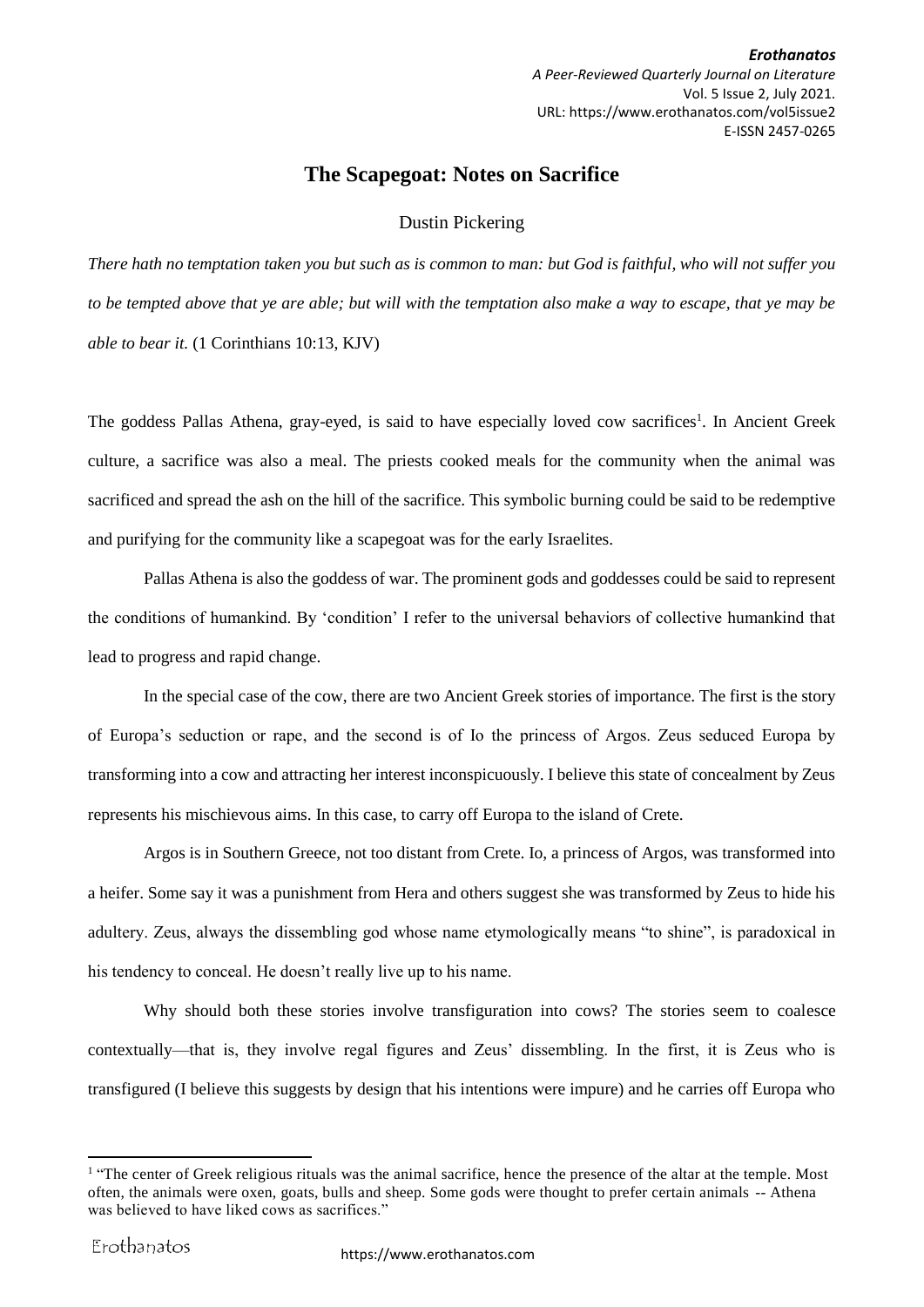is made queen of Crete. This story is vaguely familiar. It resonates with the story of Helen as well. Zeus sneaks in, steals his choice of woman, and she is crowned in a foreign land. Zeus represents the conscience of a people; the collective conscience is the ghost of history accumulated in the acts of a people. It is moral clause associated with the collective unconscious, defined by *Encyclopedia Britannica* as the "term introduced by psychiatrist Carl [Jung](https://www.britannica.com/biography/Carl-Jung) to represent a form of the [unconscious](https://www.britannica.com/science/unconscious) (that part of the [mind](https://www.britannica.com/topic/mind) containing memories and impulses of which the individual is not aware) common to mankind as a whole and originating in the inherited structure of the [brain.](https://www.britannica.com/science/brain) It is distinct from the personal unconscious, which arises from the experience of the individual." This 'moral clause' is also embedded in our eusocial nature and need for self-preservation.

Io, on the other hand, is kidnapped to avenge the kidnapping of Europa. It is an act of revenge. Zeus falls in love with her and consequently must hide his adulterous intention—or Hera has punished Io by transforming her. Either way, Io is demoted to an animal sacrificed to Pallas Athena.

War is a state, or condition, that radically alters humankind. It is the political act of collectives against other collectives, whether as vengeance or strategical advance. Zeus is the dominant influence, the 'light' acting on the collectives. 'Light' is an active principle and, by nature, is revelatory by being the source of animation. The cow in these two stories suggest Pallas Athena as the 'condition' invoked by these stories. After all, one becomes the sacrificed animal in a totemic sense.

Metallurgy emerged at Mt. Ida in Crete. Perhaps Hephasteus began his work helping to conquer Argos? Is mythology descriptive text to embed history humanistically?

\*

Christianity, notes Girard, overcame the art of sacrifice. In *When These Things Begin* he writes, ""The principle, the goal of philosophy, of humanism, is to hide the founding murder. To be Christian is to unveil it." In the Old Testament, hoofed-toed animals who did not chew their own cud were forbidden to eat. Camels, pigs, and hares were prohibited (Leviticus 11, KJV). Christ overcame death in his Crucifixion. St. Paul notes in the New Testament that the eating of the prohibited flesh is now permitted. Christianity is not bound by dietary restrictions. Jesus Christ indeed set the ground for redeemed humanity against the pretense of law. "For through the Law I died to the Law, so that I might live to God. I have been crucified with Christ; and it is no longer I who live, but Christ lives in me; and the life which I now live in the flesh I live by faith in the Son of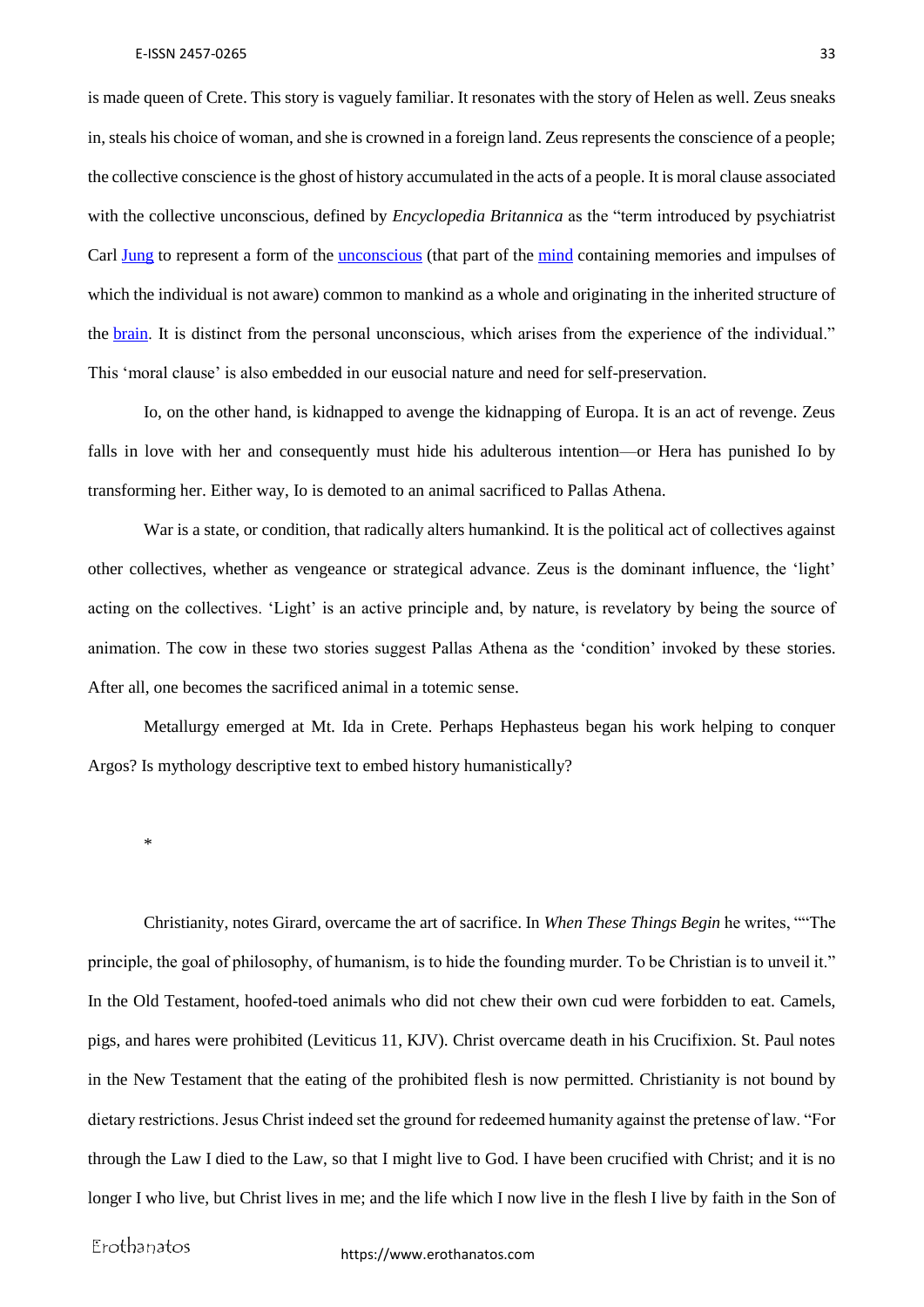God, who loved me and gave Himself up for me. I do not nullify the grace of God, for if righteousness comes through the Law, then Christ died needlessly." (Galatians 2:19-21, KJV). 'Love feasts' of the Christians included bread and wine. Essentially the Christian path is 'taking up the Cross' and walking with Christ. Kindness is a sacrificial art because it is counter to Original Sin which testifies that we are flawed by nature and therefore transgressive by nature. The resurrection of the flesh is an ascension to spirit.

Kindness balances transgression. The scapegoat restores humanity. Carrying your Cross, you will face fears and frustrations but ultimately God will be with you in those tribulations. Freedom requires the responsible act, the devotion to truth and dignity. To commit to the path of truth means to practice compassion for others and yourself. This is a balancing act between Self and World.

Great leaders not only lead humankind forward, but they absolve the sins of the past. Gandhi bridged understanding between Indians and the British colonialists. Rev. Dr. Martin Luther King, Jr. united Black Americans and insisted on nonviolence, ultimately martyring himself. 'Peacekeeping' metaphorically means shedding light on the nature of error. Christ liberates humanity in suggesting the dietary laws. St. Paul extended His teaching by offering liberated guidelines. We no longer have to concern ourselves with the sacrifice. Christianity, in guiding the creation of the Western world, grafted many profound things into the soul of civilization. Jesus' Crucifixion is the ultimate teaching of the meaning of sacrifice, and suffering and how to overcome it. Jesus is the superman. He riddles the Unground and re-creates the human spirit; by regarding humanity's errors, Jesus shows compassion and grief. He refers to the teachings of Pharisees and Sadducees as leaven. Leaven rises in the bread. Bread is seen as the body in Christian symbolism, thus Jesus is the teacher as well as the teaching. One must exemplify one's pearls and shine them with one's acts. Be wise as serpents and gentle as doves.

\*

Myth is perhaps the way cultures compete and learn to cooperate as well. It is a way of telling stories, first orally then in writing, for generations to remember history and human traditions.

We would be a fool to act as Zeus and seduce the European value system with the bull of social justice, and toss it to the winds. Instead we should elaborate and re-interpret these histories to reflect our current cultural crises.